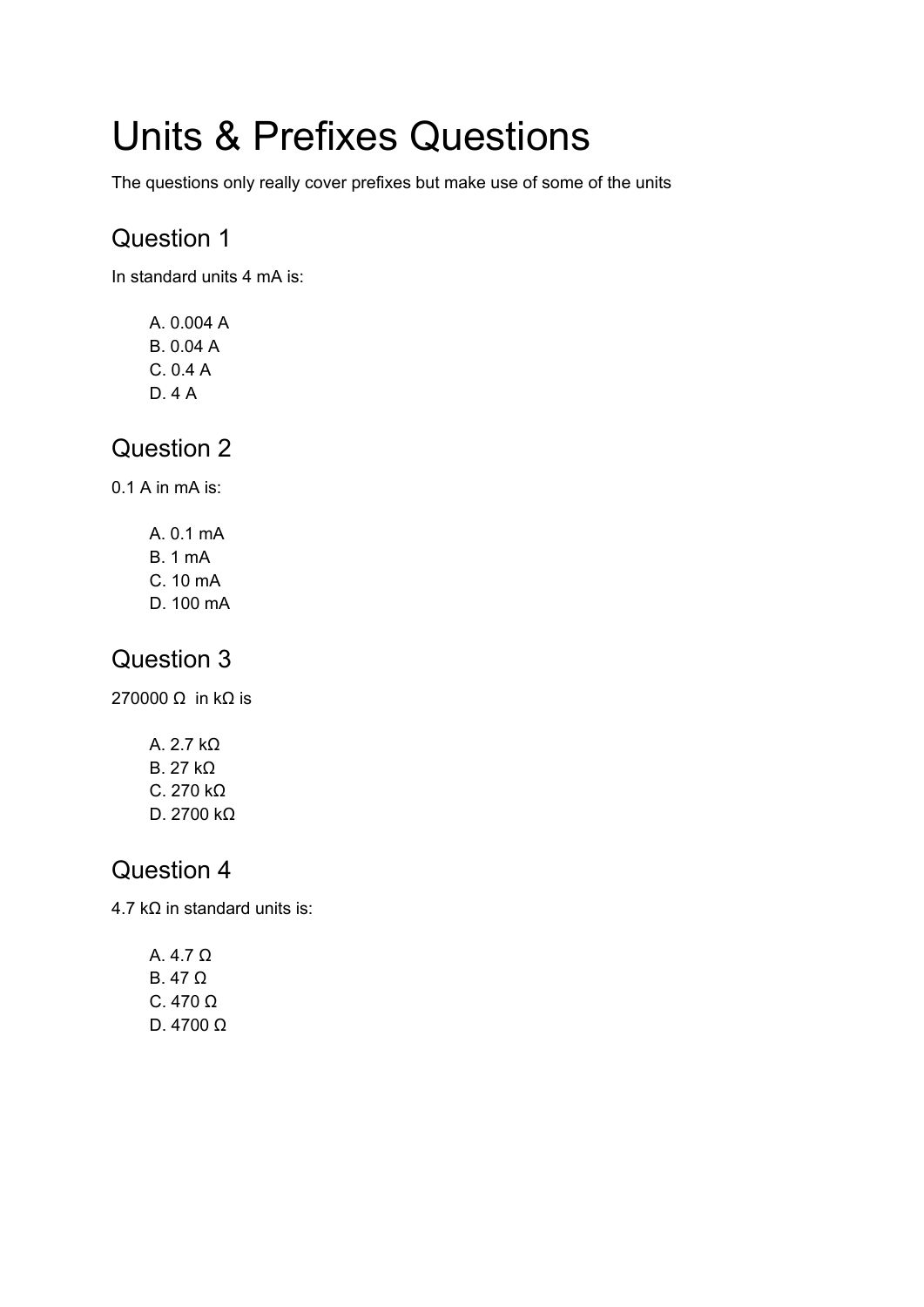# Question 5

0.3 s in ms is:

- A. 0.3 ms
- B. 3 ms
- C. 30 ms
- D. 300 ms

#### Question 6

2 ms in standard units is:

A. 0.002 s B. 0.02 s C. 0.2 s D. 2 s

## Question 7

68 μF in mF is:

- A. 0.068 mF
- B. 0.68 mF
- C. 68 mF
- D. 68000 mF

# Question 8

220 nF in μF is:

A. 0.022 μF B. 0.22 μF C. 2.2 μF D. 22 μF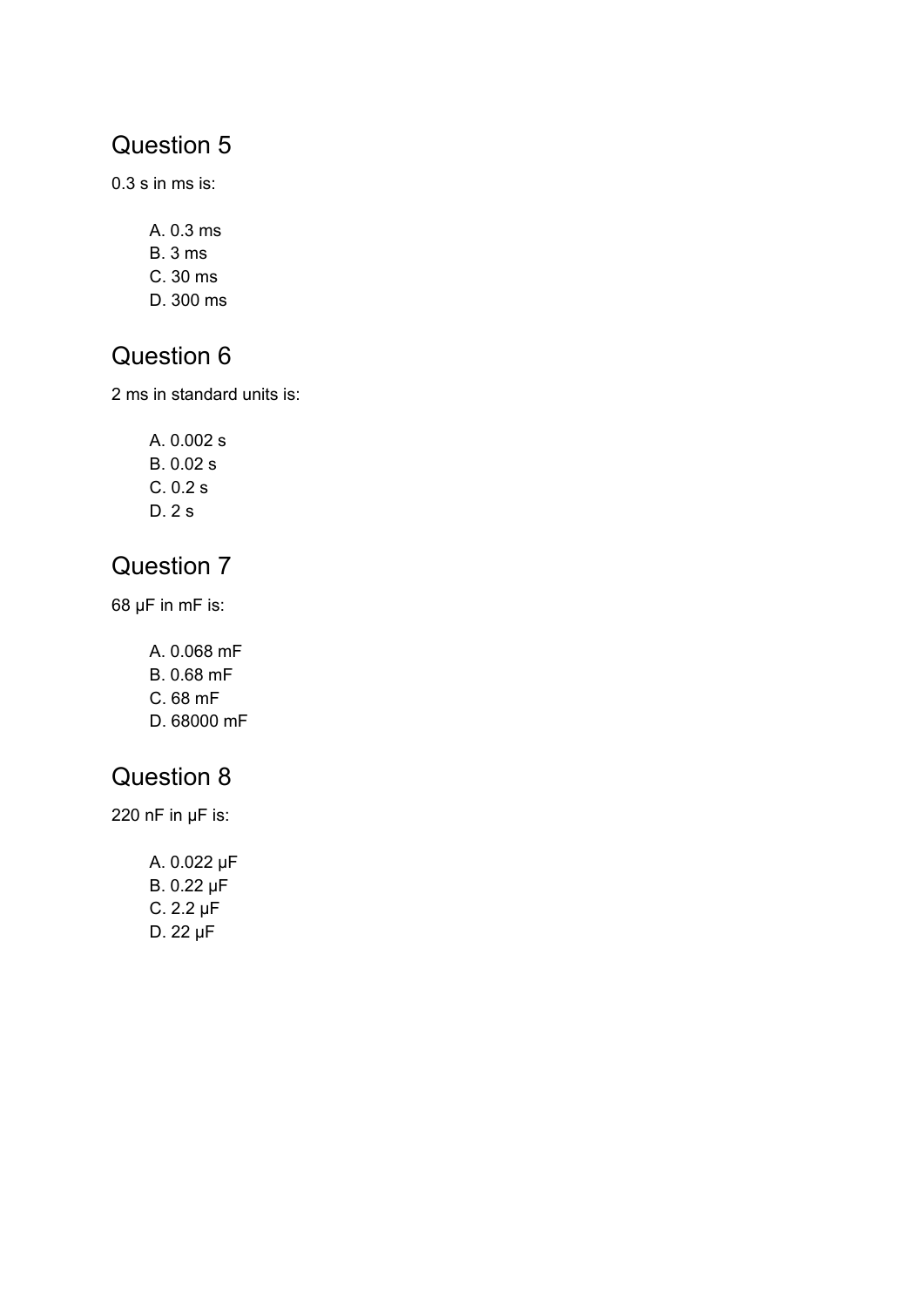# Question 9

33 μF in standard form is:

A. 33 x 10<sup>-12</sup> F B. 33 x 10<sup>-9</sup> F  $C. 33 \times 10^{5}$  F D. 33 x 10 $3$  F

#### Question 10

12 GHz in standard form is:

A. 12 x 10 $^3$  Hz B. 12 x 10 <sup>6</sup> Hz C. 12 x 10 $^9$  Hz D. 12 x 10<sup>12</sup> Hz